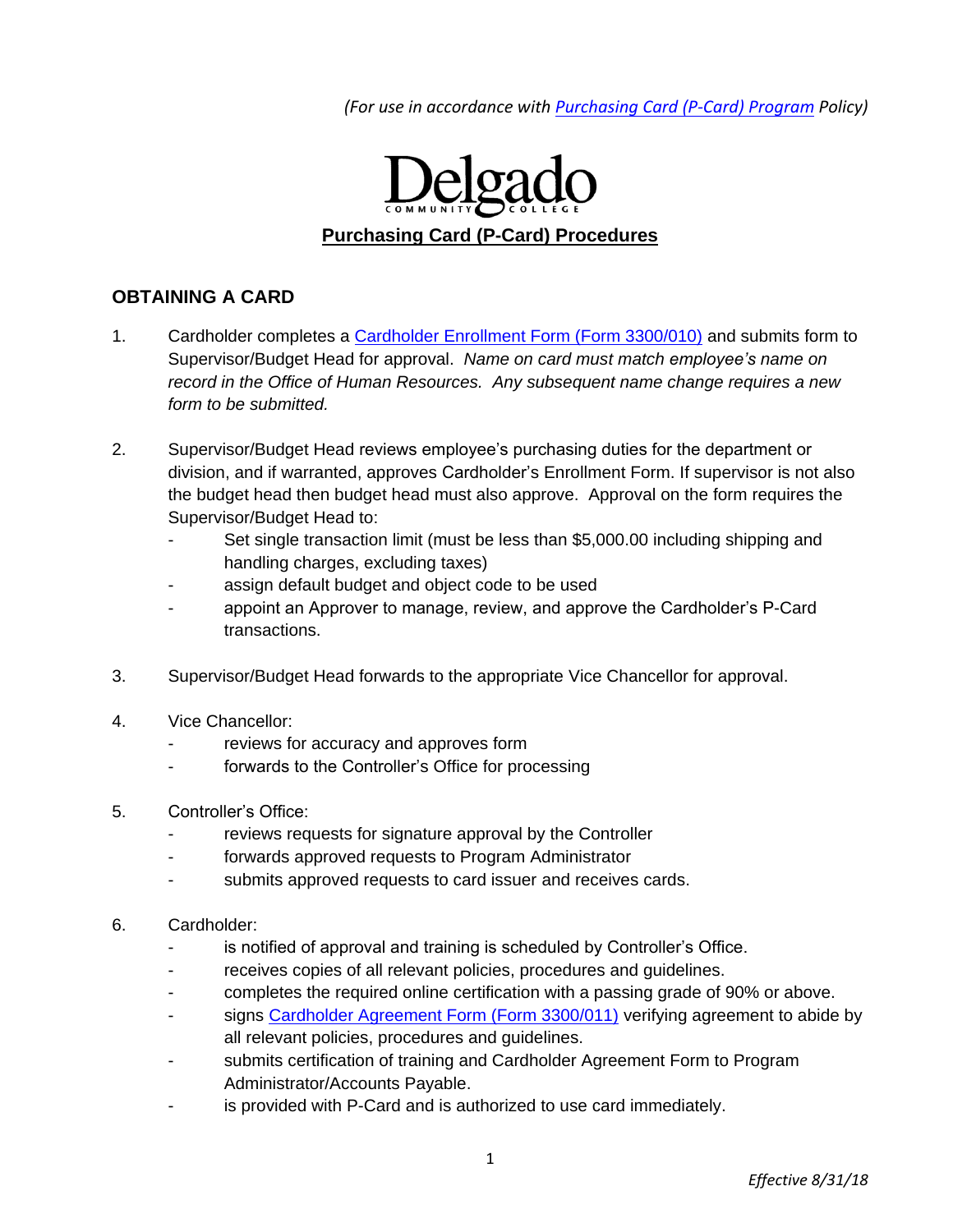*(For use in accordance wit[h Purchasing Card \(P-Card\) Program](http://docushare3.dcc.edu/docushare/dsweb/Get/Document-3785/3300-3+for+web+distribution.pdf) Policy)*

7. All Cardholders, Approvers, and the Program Administrator must sign the most current State of Louisiana Corporate Liability P-Card Program Agreement Form for their applicable program roles *on an annual basis,* which verifies their agreement to abide by all relevant policies, procedures, and guidelines.: [Cardholder Agreement Form \(Form 3300/011\);](http://docushare3.dcc.edu/docushare/dsweb/Get/Document-3777/3300-011+Purchasing+Card+Cardholder+Agreement+Form.doc) Approver [Agreement Form \(Form 3300/016\);](http://docushare3.dcc.edu/docushare/dsweb/Get/Document-7204/) or [Program Administrator Agreement Form.](https://www.doa.la.gov/osp/Travel/forms/pcard-adminagrmt.pdf)

# **"WORKS" SYSTEM PURCHASE REQUEST**

- 1. The card issuer, Bank of America, utilizes the "Works" system, a web-based program for Cardholders and Approvers to manage, review and approve P-Card transactions.
- 2. An open, approved Purchase Request in the Works system is required before a card can be used to make a purchase. See ["Instructions on Entering Purchase Requests in Works](http://docushare3.dcc.edu/docushare/dsweb/Get/Document-4130/3300-2+Purchasing+Card+Instructions+for+Entering+Purchase+Requisitions+in+WORKS+Program.pdf)  [System.](http://docushare3.dcc.edu/docushare/dsweb/Get/Document-4130/3300-2+Purchasing+Card+Instructions+for+Entering+Purchase+Requisitions+in+WORKS+Program.pdf)"
- *3.* Works Purchase Requests must be entered as needed for specific, individual purchases. Each request must include a vendor name.
- 4. Requests entered must have an expiration date of no later than June  $30<sup>th</sup>$  of current fiscal year. All requests will be closed on June 30<sup>th</sup>.
- 5. Requests will be reviewed and approved (or adjusted or disallowed) by the Approver and Program Administrator.

# **CARD USAGE GUIDELINES**

1. Cardholder is responsible for making purchases in accordance with *Card Usage Guidelines* as outlined in the College's policy on the [Purchasing Card \(P-Card\) Program,](http://docushare3.dcc.edu/docushare/dsweb/Get/Document-3785/3300-3+for+web+distribution.pdf) which is summarized below:

### *The P-Card is limited to use:*

- *-* By individual state employees authorized by the Chancellor's designee, the Program Administrator.
- *-* By Cardholder only.
- *-* For official state use only.
- *-* On State/College-approved Merchant Category Codes.
- For only those purchases deemed necessary and required for continued daily operations of the College. (See "Questionable Purchases" section for process used to address questionable purchases.)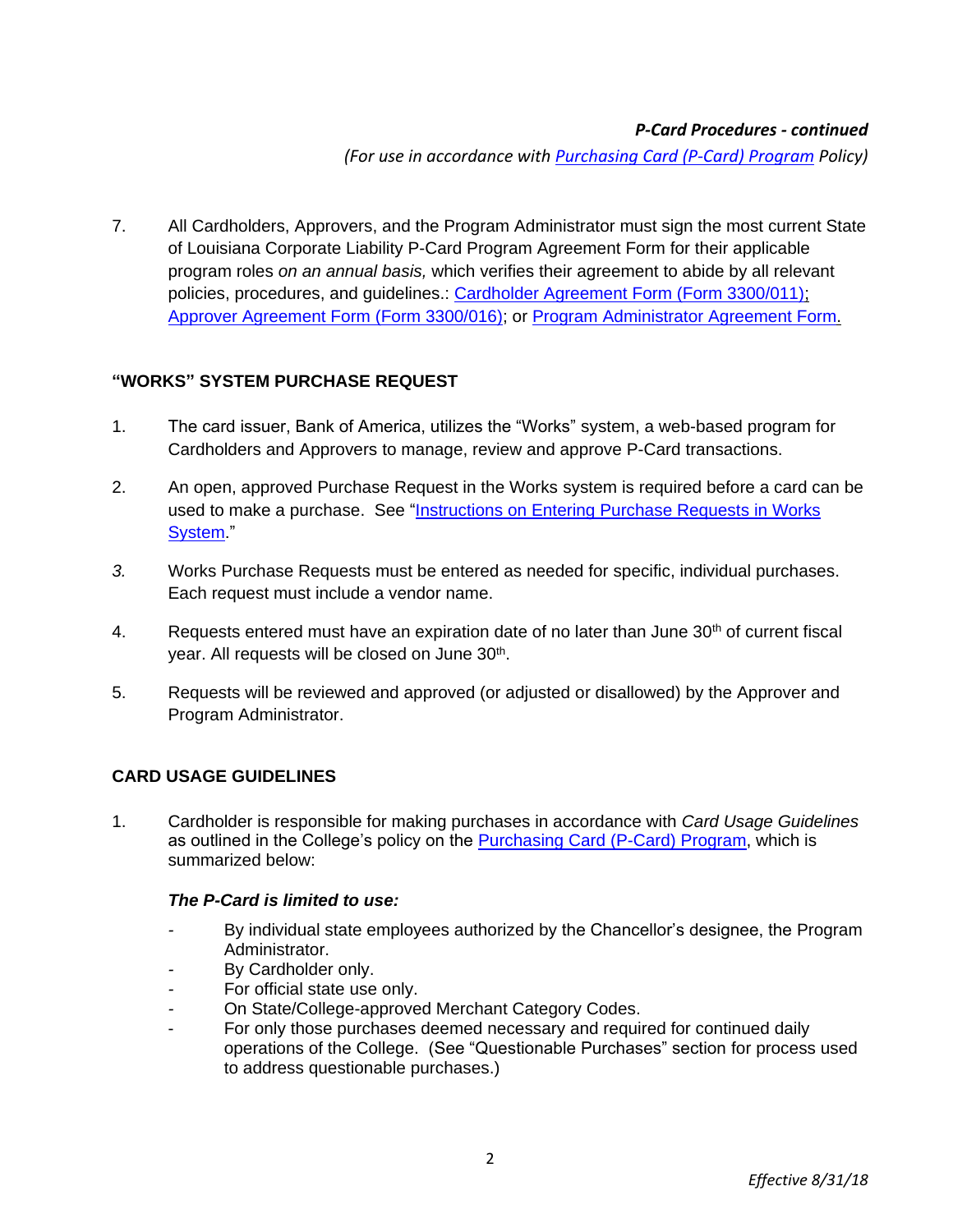*(For use in accordance wit[h Purchasing Card \(P-Card\) Program](http://docushare3.dcc.edu/docushare/dsweb/Get/Document-3785/3300-3+for+web+distribution.pdf) Policy)*

## *Prohibited Purchases:*

*The P-Card must not be used (regardless of amount):*

- *-* For purchases valued at \$5,000.00 and over (including shipping and handling charges), excluding taxes. (Exceptions apply based on [State of Louisiana Office of](http://www.doa.la.gov/Pages/osp/Index.aspx)  [State Purchasing Policy.\)](http://www.doa.la.gov/Pages/osp/Index.aspx)
- *-* To pay for professional services and/or services provided by a 1099 Reportable Vendor, which must be purchased in accordance with the College's policy on [Contracts for Professional, Personal, Consulting and Social Services.](http://docushare3.dcc.edu/docushare/dsweb/Get/Document-363/3311-1c.DOC)
- For ink or toner cartridges.

### *Restricted Purchases:*

*The P-Card must not be used (regardless of amount) without College and/or State approval, as applicable:*

- For food and/or drink, grocery, restaurant, or personal items (items not generally provided to state employees, including but not limited to coffee, paper products, toiletries, medications, or any other such items for the office.)
- For computers and computer-related equipment/supplies such as printers, monitors, external hard drives, scanners, etc.
- For software, licences, or maintenance agreements.
- For office/classroom furniture.
- For fuel or vehicle maintenance.
- For travel or entertainment services.
- For organizational memberships, licensure and certifications, publication subscriptions, maintenance renewals, pest control services, and any other purchases that are of a renewal nature.
- For alcohol.
- For any other purchases deemed restricted by the College's Controller's Office or by the [State of Louisiana Purchasing Card Policy.](http://www.doa.la.gov/Pages/osp/travel/lacartepcard.aspx)
- 2. Cardholder is encouraged to utilize existing state contracts and local vendors, when possible. Depending on the frequency and nature of a department's purchases, the College's Purchasing Department may determine it more prudent for department to use state contract vendors through the established purchase requisition process rather than the P-Card.
- 3. Quantity purchases or purchases for a large sum must be done through competitive bid procedure. When a request for purchase of an item is questionable, contact the Purchasing Office for clarification.
- 4. Split purchasing, which is the practice of artificially dividing a single purchase to avoid the Single Purchase Limit of \$5,000.00 is not allowed and is considered card misuse. See "Card Misuse" section of these procedures for disciplinary actions and/or sanctions regarding card misuse.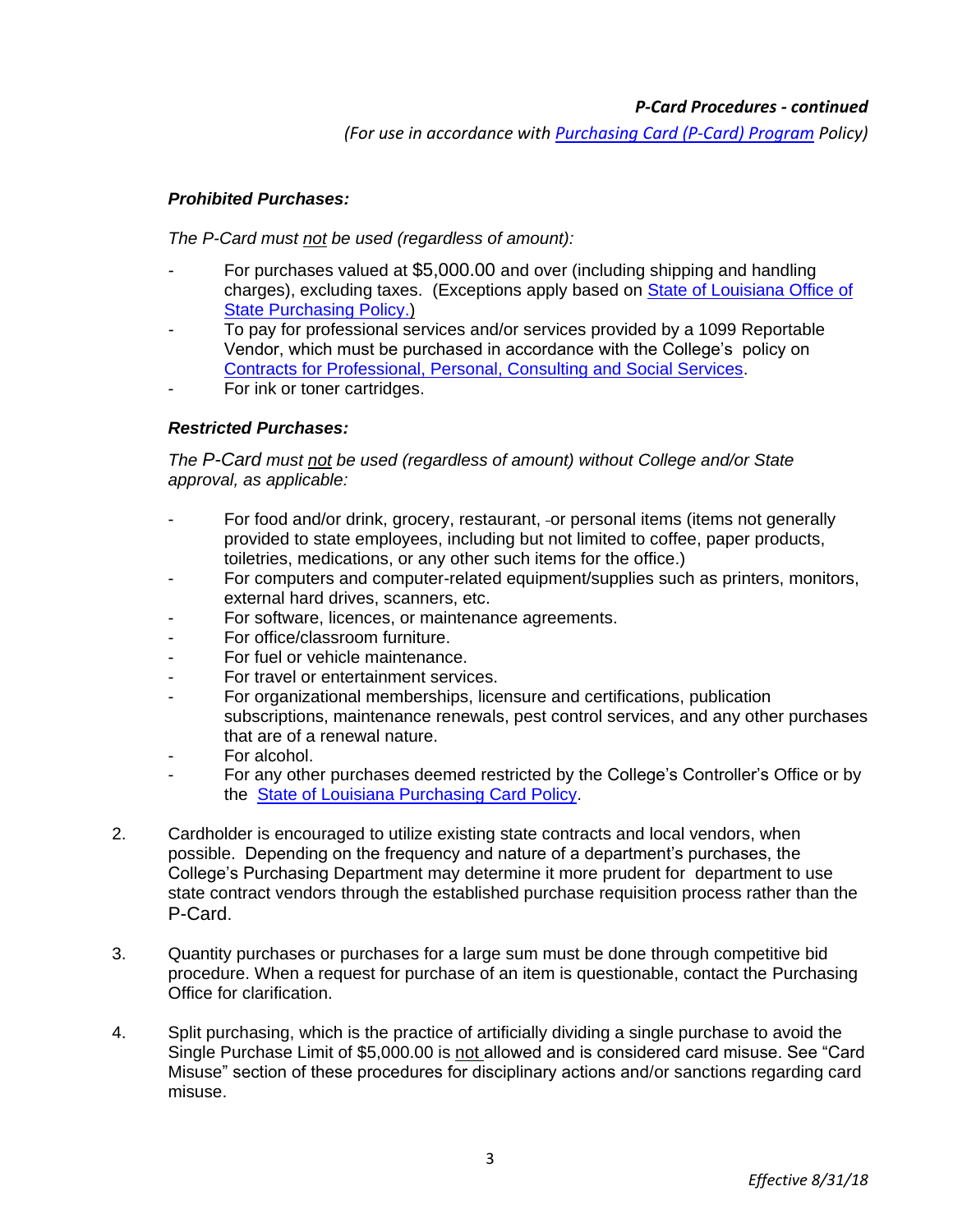*(For use in accordance wit[h Purchasing Card \(P-Card\) Program](http://docushare3.dcc.edu/docushare/dsweb/Get/Document-3785/3300-3+for+web+distribution.pdf) Policy)*

5. For any charge where the Supplier has charged a surcharge or convenience fee as a flat fee (regardless of the total cost when purchases are made via one form of payment channel over another – online or by phone vs. in store or by mail), the decision to use the P-Card on a purchase that will incur a surcharge or convenience fee should be based on rare and extenuating circumstances such as no other form of payment is accepted, timeliness of payment to avoid late fees, urgency of the needed item or services, lack of other vendors, etc. The College is required to carefully evaluate the necessity of the P-Card transactions that are subject to surcharge or convenience fees.

### *Convenience Fee Approval Procedure*

Convenience Fees should only be considered if it is deemed a necessary expense and the Program Administrator has had an opportunity to review the appropriateness of the fee prior to the transaction. Many suppliers charge fees that are not in compliance with Visa regulations and would therefore, not be an allowable charge. It is the responsibility, therefore, of the College to ensure that these fees are not only allowed by VISA regulations but also in the best interest of the State.

Prior to processing any transactions that include convenience fees, the Cardholder must determine if the convenience fee complies with VISA regulations and is in the best interest of the State. The Cardholder must consult with the Approver to discuss the appropriateness of the additional fee. The Cardholder must submit the request in writing justifying the need to make the purchase with their Travel Card. If approved by the Program Administrator, then the fee may be allowed.

- 6. Cardholder is responsible for ensuring receipt of materials, and resolving any receiving discrepancies or damaged goods issues.
- 7. An ORIGINAL receipt or invoice and any supporting documentation are required for every card purchase. If an original receipt or invoice is lost, [Missing Document Affidavit \(Form](http://docushare3.dcc.edu/docushare/dsweb/Get/Document-3778/3300-012+Purchasing+Card+Missing+Document+Affidavit+Form.doc)  [3300/012\)](http://docushare3.dcc.edu/docushare/dsweb/Get/Document-3778/3300-012+Purchasing+Card+Missing+Document+Affidavit+Form.doc) must be submitted.

### **USING THE CARD**

#### *In-Store Purchases*

- 1. Ask the vendor if the P-Card will be accepted.
- 2. Ask vendor to calculate total value of order, including shipping/freight and handling charges if any, excluding taxes. If the total charge is \$5,000.00 or over, the card cannot be used.
- 3. Inform the vendor that purchase is exempt from Louisiana sales tax. Provide the vendor with the [exemption number](http://docushare3.dcc.edu/docushare/dsweb/Get/Document-4048/3300+Purchasing+Card+-+State+Tax+Exemption+Certificate+Form.pdf) assigned by the Louisiana Department of Revenue for all P-Card purchases, which is embossed on the purchasing card itself.
- 4. If vendor requires a copy of the [Louisiana sales tax exemption certificate,](http://docushare3.dcc.edu/docushare/dsweb/Get/Document-4048/3300+Purchasing+Card+-+State+Tax+Exemption+Certificate+Form.pdf) inform vendor to fax the request to the College's Purchasing Office at (504) 762-3089. Merchants are not required to honor the exemption from State sales tax, but Cardholders should make every effort at the time of purchase to avoid being charged the tax.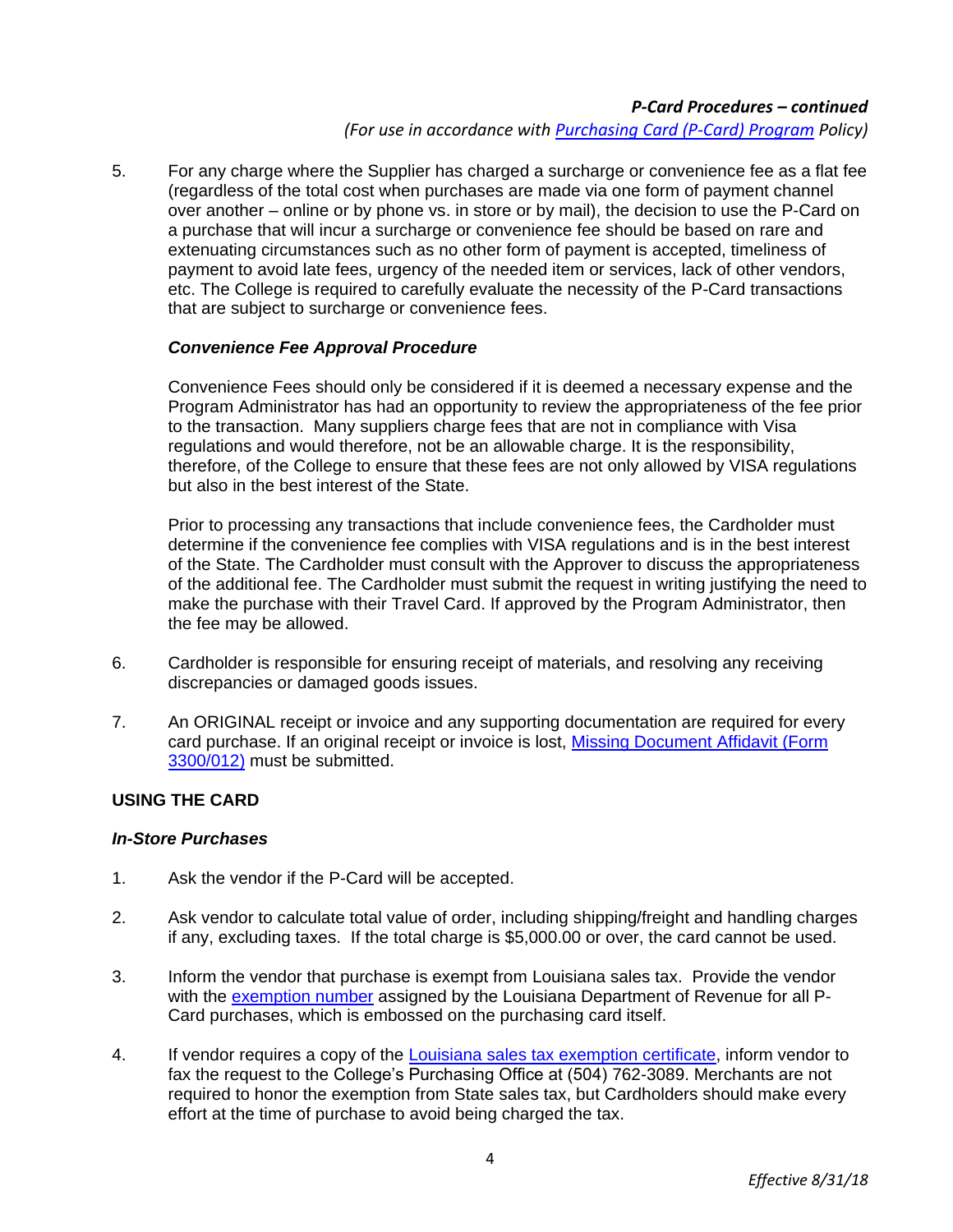*(For use in accordance wit[h Purchasing Card \(P-Card\) Program](http://docushare3.dcc.edu/docushare/dsweb/Get/Document-3785/3300-3+for+web+distribution.pdf) Policy)*

- 5. In the event state sales tax is charged and a credit is warranted, it will be the Cardholder's responsibility to request the vendor/merchant to issue a credit to the Cardholder's account. Cardholder must document these efforts.
- 6. Cardholder must never allow a merchant to continue to swipe a card if it does not work the first swipe.
- 7. Cardholder obtains from vendor a sales receipt or invoice that *itemizes* the order. Retain this documentation for matching transactions in the Bank of America Works system.

### *Orders by Telephone, Online, or Mail Order, Etc.*

- 1. Cardholder provides vendor with Cardholder name, College's name, department name, credit card number, [tax exemption status,](http://docushare3.dcc.edu/docushare/dsweb/Get/Document-4048/3300+Purchasing+Card+-+State+Tax+Exemption+Certificate+Form.pdf) and complete shipping instructions (street address with internal location such as building and room number). Cardholder should verify appropriate shipping address with respective office receiving packages for his/her specific campus or site. Cardholder's business email address that is used for the P-Card program must match the cardholder's name. Another cardholder's email address may not be used without prior approval from the Commissioner of Administration.
- 2. Cardholder instructs vendor to include in the delivery package a sales receipt, invoice or the P-Card charge slip itemizing the order.
- 3. Shipments to the Cardholder's home are prohibited.
- 4. Instruct vendor to send any sales receipt or invoice directly to Cardholder, *not to the Accounts Payable Office,* to avoid the possibility of duplicate payments.

### *Decline of Card Approval*

- 1. If a vendor advises that card approval has been declined, it is most likely a violation of one of the established limits:
	- purchase exceeds the single transaction limit of \$5,000.00 (or lower according to the cardholder's profile)
	- purchase is a violation of the Cardholder's Merchant Category Code access
	- purchase exceeds available credit as established by a current Works Purchase Request for that cardholder
	- purchase does not have an approved request
- 2. The vendor will NOT have information related to the reason for decline. If a transaction is declined, the Cardholder is to log into the Bank of America Works System and view the Authorization Log to obtain the reason it was declined.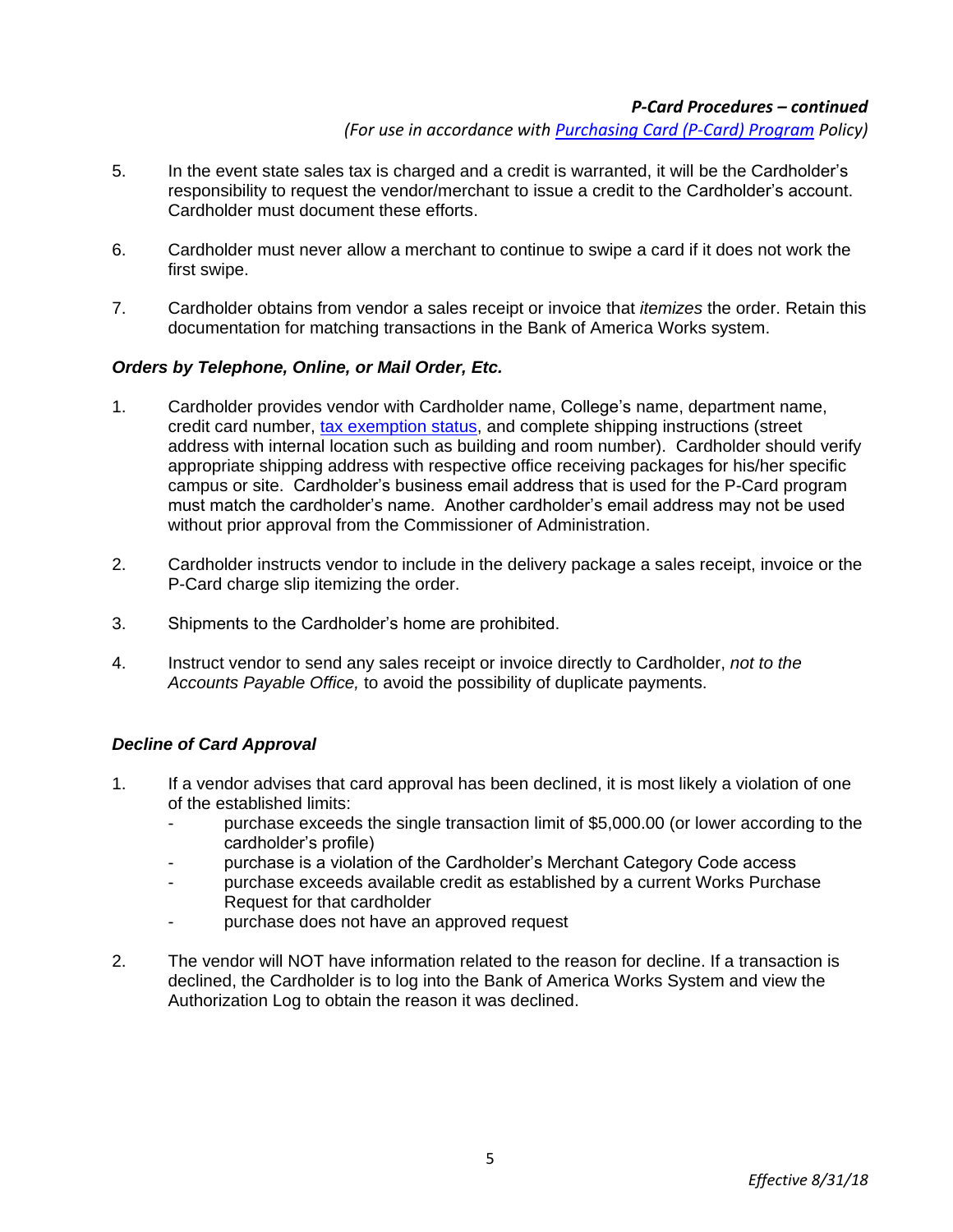*(For use in accordance wit[h Purchasing Card \(P-Card\) Program](http://docushare3.dcc.edu/docushare/dsweb/Get/Document-3785/3300-3+for+web+distribution.pdf) Policy)*

# **PURCHASE RECONCILIATION AND APPROVAL PROCESS**

### **Cardholder:**

- 1. The primary responsibility for the reconciliation and approval process rests with the Cardholder.
- 2. The Cardholder will have electronic access to the P-Card account's information provided by the card issuer and will be required to reconcile transactions in the Works system on a weekly basis.
- 3. Cardholder must obtain an ORIGINAL receipt and supporting documentation for every card purchase. All receipts and supporting documentation must be scanned and tied to the applicable transaction in the Works system and not as one image for all transactions. They must be forwarded with signed log and signed bank statement to the Approver for approval and signatures and ultimately to the Program Administrator for review and maintenance of centralized files.
- 4. If an original receipt is lost, the Cardholder must complete the Missing Document Affidavit [\(Form 3300/012\)](http://docushare3.dcc.edu/docushare/dsweb/Get/Document-3778/3300-012+Purchasing+Card+Missing+Document+Affidavit+Form.doc) and submit it to the Program Administrator/ Accounts Payable.
- 5. All receipts must be scanned and originals sent to the Program Administrator.
- 6. The Cardholder is to review and verify purchase information in the Works system weekly.
	- Transactions must be "signed off" in the Works system within five (5) business days of purchase.
	- At the end of a statement period (the  $5<sup>th</sup>$  of every month) all transactions posted as of the  $5<sup>th</sup>$  must be "signed off on" by the  $10<sup>th</sup>$  of the month.
- 7. Cardholder is to compare the transaction in the Works system with the actual sales receipts or invoices and supporting documentation information referenced in the Works system.
- 8. Cardholder must certify agreement ("sign off") with the legitimacy and accuracy of the listed transactions in the Works system. This approval serves as certification by the Cardholder that all charges are accurate and valid College expenditures.
- 9. "Sign off" in the Works system requires the Cardholder to complete the following steps (see ["Instructions on Signing-Off on Transactions in Works System"](http://docushare3.dcc.edu/docushare/dsweb/Get/Document-4129/3300-2+Purchasing+Card+Instructions+for+Signing+Off+on+Transactions+in+WORKS+Program.pdf)):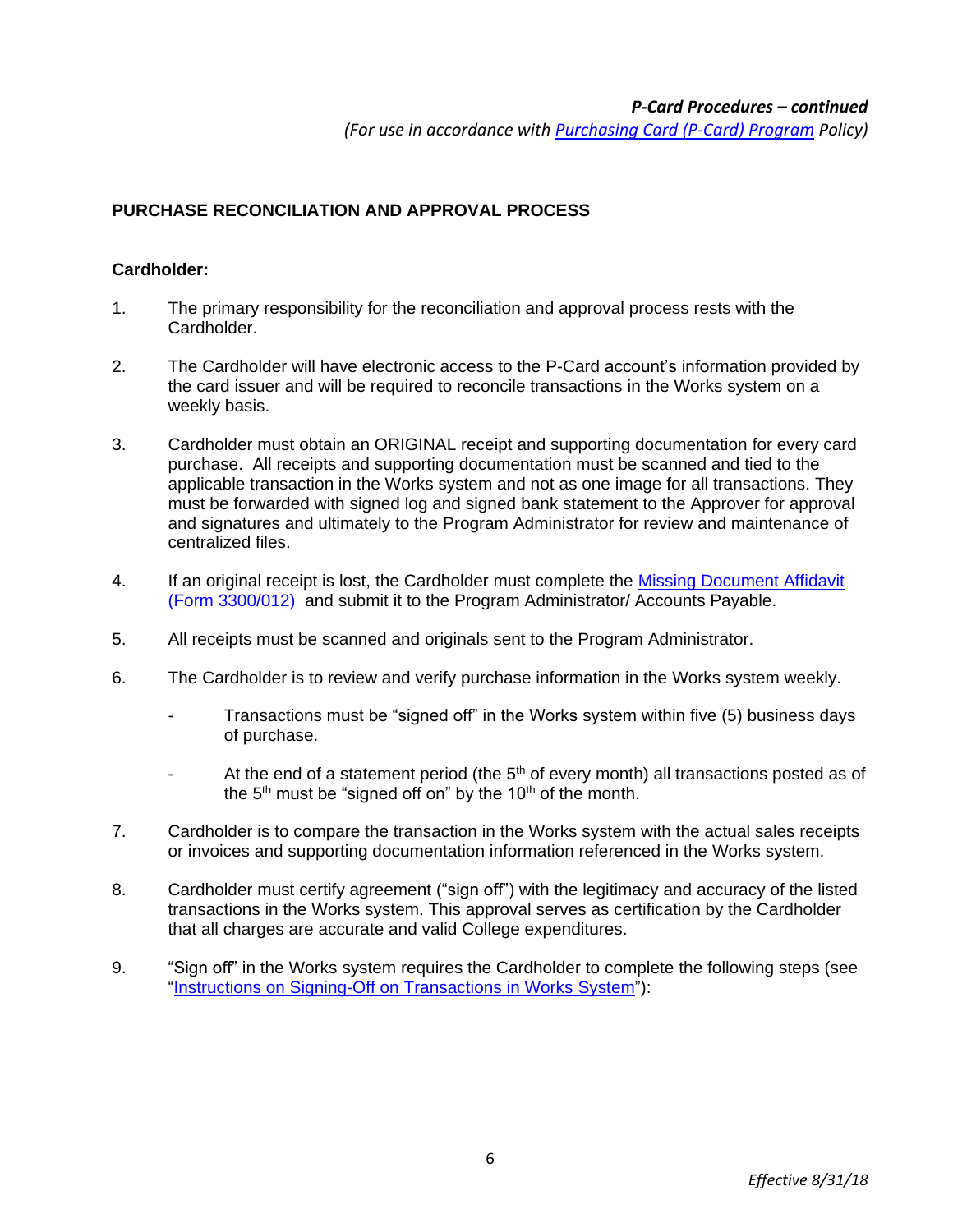*(For use in accordance wit[h Purchasing Card \(P-Card\) Program](http://docushare3.dcc.edu/docushare/dsweb/Get/Document-3785/3300-3+for+web+distribution.pdf) Policy)*

- Verify each transaction as to date, vendor, and amount by matching to the supporting documentation referenced in the Works system.
- Add a comment describing items purchased on General Tab.
- Complete budget account allocation (Fund, Organization, Account/Campus, Program).
- Attach purchase request.
- Upload receipts and documentation
- Sign off on transaction.
- Credit line is restored only after transactions are signed off in the Works system by Cardholder and Approver.
- 10. Cardholder is responsible for resolving any "flags" raised in the Works system within two weeks of the flag being raised.
- 11. Cardholder is responsible for ensuring receipt of materials and services, and resolving any receiving discrepancies or damaged goods issued.
- 12. Cardholder is responsible for settling any disputes, clearing erroneous charges, and requesting charges and requesting credit for returned merchandise directly with the vendor.
- 13. Cardholder is to contact the vendor to resolve any outstanding issues. Most billing problems can be resolved expeditiously in this manner.
- 14. If Cardholder is unable to reach an agreement with the vendor, the card issuer's Statement [of Disputed Item](http://docushare3.dcc.edu/docushare/dsweb/Get/Document-3784/3300-2+Statement+of+Disputed+Item.pdf) must be submitted to the Program Administrator/Accounts Payable. The card issuer must be notified in writing of any unresolved disputed item within sixty (60) days of the date of the transaction noted in the Works system.
- 15. Cardholder is to reconcile transactions in the Works system and submit all *original* supporting documentation to the Approver on a weekly basis.
- 16. Discrepancies, policy violations, or card misuse must be reported *immediately* to the Program Administrator/Accounts Payable on the [Notification of P-Card](http://docushare3.dcc.edu/docushare/dsweb/Get/Document-3782/3300-015+Purchasing+Card+Notification+of+Discrepancy-+Violation+Form.doc)  [Discrepancy/Violation Form, Form 3300/015.](http://docushare3.dcc.edu/docushare/dsweb/Get/Document-3782/3300-015+Purchasing+Card+Notification+of+Discrepancy-+Violation+Form.doc)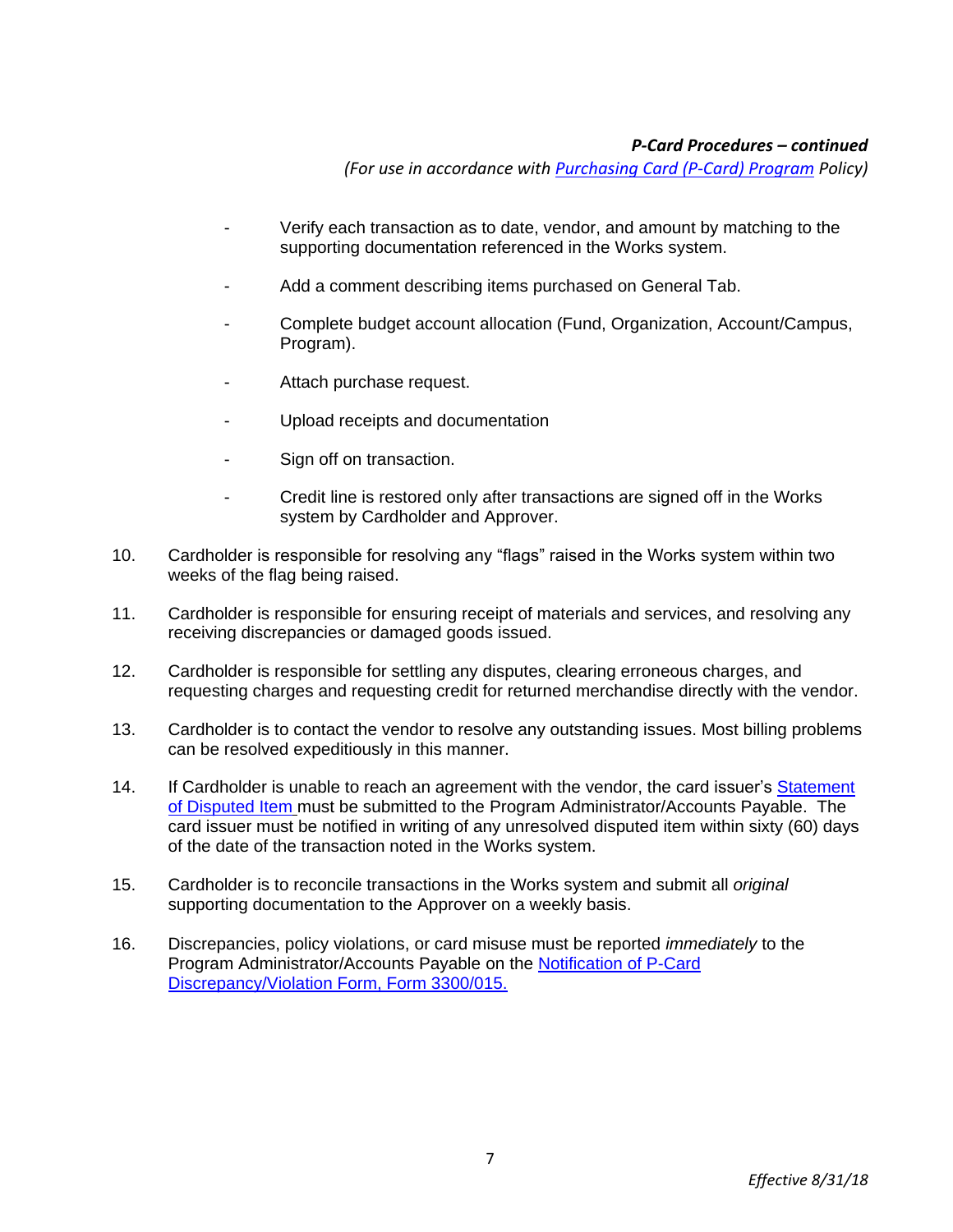*(For use in accordance wit[h Purchasing Card \(P-Card\) Program](http://docushare3.dcc.edu/docushare/dsweb/Get/Document-3785/3300-3+for+web+distribution.pdf) Policy)*

### **P-Card Approver:**

- 1. Approver is to verify that the transactions in the Works system match the actual sales receipts or, invoices (supporting documentation referenced in the Works system) and to ensure proper documentation as described in the College's policy on the [Purchasing Card](http://docushare3.dcc.edu/docushare/dsweb/Get/Document-3785/3300-3+for+web+distribution.pdf)  [\(P-Card\) Program.](http://docushare3.dcc.edu/docushare/dsweb/Get/Document-3785/3300-3+for+web+distribution.pdf)
- 2. Approver must certify agreement with the legitimacy and accuracy of the listed transactions in the Works system. This approval serves as certification by the Approver that all charges are accurate and valid College expenditures.
- 3. For disputed purchases or purchases without proper receipts or documentation, Approver must ensure the card issuer's **Statement of Disputed Item Form** and/or a Missing Document [Affidavit, Form 3300/012,](http://docushare3.dcc.edu/docushare/dsweb/Get/Document-3778/3300-012+Purchasing+Card+Missing+Document+Affidavit+Form.doc) if applicable, are submitted to the Program Administrator.
- 4. Discrepancies, policy violations, or card misuse must be reported *immediately* to the Program Administrator/Accounts Payable on the [Notification of P-Card](http://docushare3.dcc.edu/docushare/dsweb/Get/Document-3782/3300-015+Purchasing+Card+Notification+of+Discrepancy-+Violation+Form.doc)  [Discrepancy/Violation Form, Form 3300/015.](http://docushare3.dcc.edu/docushare/dsweb/Get/Document-3782/3300-015+Purchasing+Card+Notification+of+Discrepancy-+Violation+Form.doc)
- 5. Approver must (1) complete and *immediately* submit a [P-Card Action Form, Form 3300/013](http://docushare3.dcc.edu/docushare/dsweb/Get/Document-3779/3300-013+Purchasing+Card+Action+Form.doc) and (2) complete an exit review with Cardholder regarding the Cardholder's transactions, supporting documentation and receipts, as well as obtaining necessary signatures prior to departure, for the following situations in which the Cardholder:
	- changes departments
	- has change in job responsibilities and is no longer required to have card privileges
	- is no longer employed with College
	- is on extended leave for more than 30 days including summer break
- 6. After ensuring all receipts and supporting documentation are scanned and tied to the applicable transaction in the Works system, the Approver must forward all *original*  supporting documentation along with invoices, receipts, approved logs signed by both the Cardholder and the Approver bank statements signed by both the Cardholder and the Approver, along with any findings and justifications to the Program Administrator/Accounts Payable for maintenance in accordance with the College's record retention requirements and subject to periodic review by the Program Administrator, Office of the Legislative Auditors, and any other duly authorized auditor.
- 7. The following forms must be submitted within the timeframe described above for each:
	- [Card Issuer's Statement of Disputed Item](http://docushare3.dcc.edu/docushare/dsweb/Get/Document-3784/3300-2+Statement+of+Disputed+Item.pdf)
	- [Missing Document Affidavit \(Form 3300/012\)](http://docushare3.dcc.edu/docushare/dsweb/Get/Document-3778/3300-012+Purchasing+Card+Missing+Document+Affidavit+Form.doc)
	- [P-Card Action Form \(Form 3300/013\)](http://docushare3.dcc.edu/docushare/dsweb/Get/Document-3779/3300-013+Purchasing+Card+Action+Form.doc)
	- [Unauthorized Purchase Form \(Form 3300/014\)](http://docushare3.dcc.edu/docushare/dsweb/Get/Document-3780/3300-014+Purchasing+Card+Unauthorized+Purchase+Form.doc)
	- [Notification of P-Card Discrepancy/Violation Form \(Form 3300/015\)](http://docushare3.dcc.edu/docushare/dsweb/Get/Document-3782/3300-015+Purchasing+Card+Notification+of+Discrepancy-+Violation+Form.doc)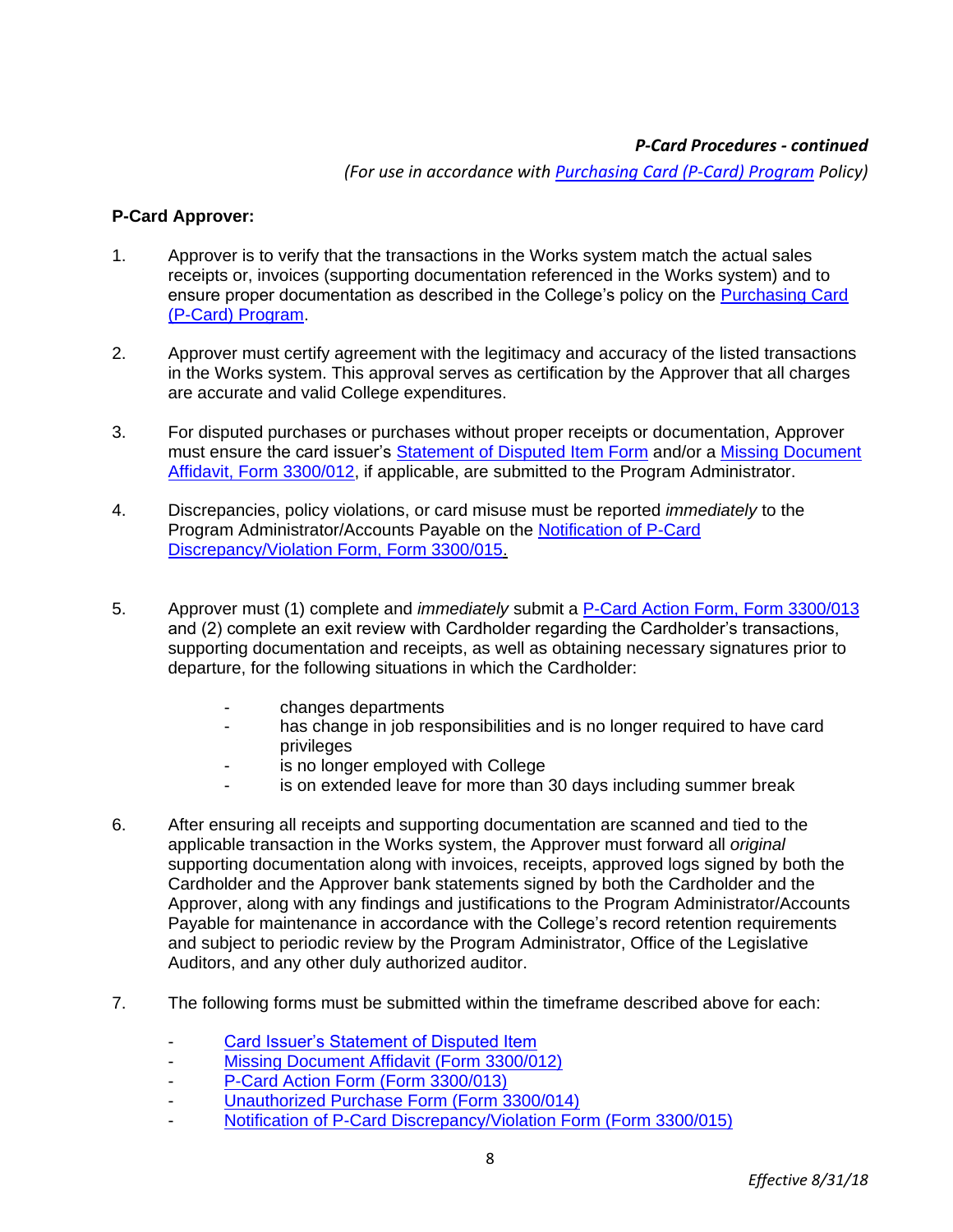*(For use in accordance wit[h Purchasing Card \(P-Card\) Program](http://docushare3.dcc.edu/docushare/dsweb/Get/Document-3785/3300-3+for+web+distribution.pdf) Policy)*

## **QUESTIONABLE PURCHASES**

In accordance with *Card Usage Guidelines*, purchases must be deemed necessary and required for continued daily operations of the College. The Program Administrator reserves the right to request justification for questionable purchases. Questionable purchases include any P-Card transaction that meets the following criteria:

- There is no clear business use for items or services purchased or use not congruent with department's mission;
- The cost seems excessive for the item;
- The quantity of items purchased seems excessive; and/or
- The timing of the purchase seems inappropriate.

The Program Administrator will review all transaction for questionable activity on a monthly basis.

If purchase is determined to be unauthorized, the appropriate procedures for improper use of card are to be followed.

## **IMPROPER USE OF CARD**

Improper use of the P-Card is divided into two categories depending on severity, (1) violations of policy/procedures and (2) card misuse, and must be reported to the Program Administrator/Accounts Payable on the Notification of P-Card Discrepancy/ Violation Form, Form [3300/015.](http://docushare3.dcc.edu/docushare/dsweb/Get/Document-3782/3300-015+Purchasing+Card+Notification+of+Discrepancy-+Violation+Form.doc)

### **Violations of Policy/Procedures**

- 1. A policy/procedure violation consists of any action taken (or not taken), which violates College or State policy/procedure with the exception of actions specifically considered card misuse in accordance with the [State of Louisiana P-Card Policy.](http://www.doa.la.gov/Pages/osp/travel/lacartepcard.aspx)
- 2. Some examples of policy/procedure violations include late submittal of documents, incomplete submittal of documents, failure to maintain original receipts/documentation on file, failure to notify the Program Administrator of extended absences, and allowing state sales taxes to be charged on purchases. (Note: Evidence documenting that the Cardholder attempted to get state sales tax exempted and/or credited alleviates the Cardholder from a Louisiana sales tax charge violation.)
- 3. Policy/procedure violations will be tracked by the Program Administrator.
- 4. After three (3) violations in a 12-month period, the Cardholder and his/her Approver and Supervisor/Budget Head will be notified, in writing, of the nature and dates of the violations.
- 5. Any additional violations occurring in a 12-month period will be considered misuse of card and procedures for card misuse will be applied.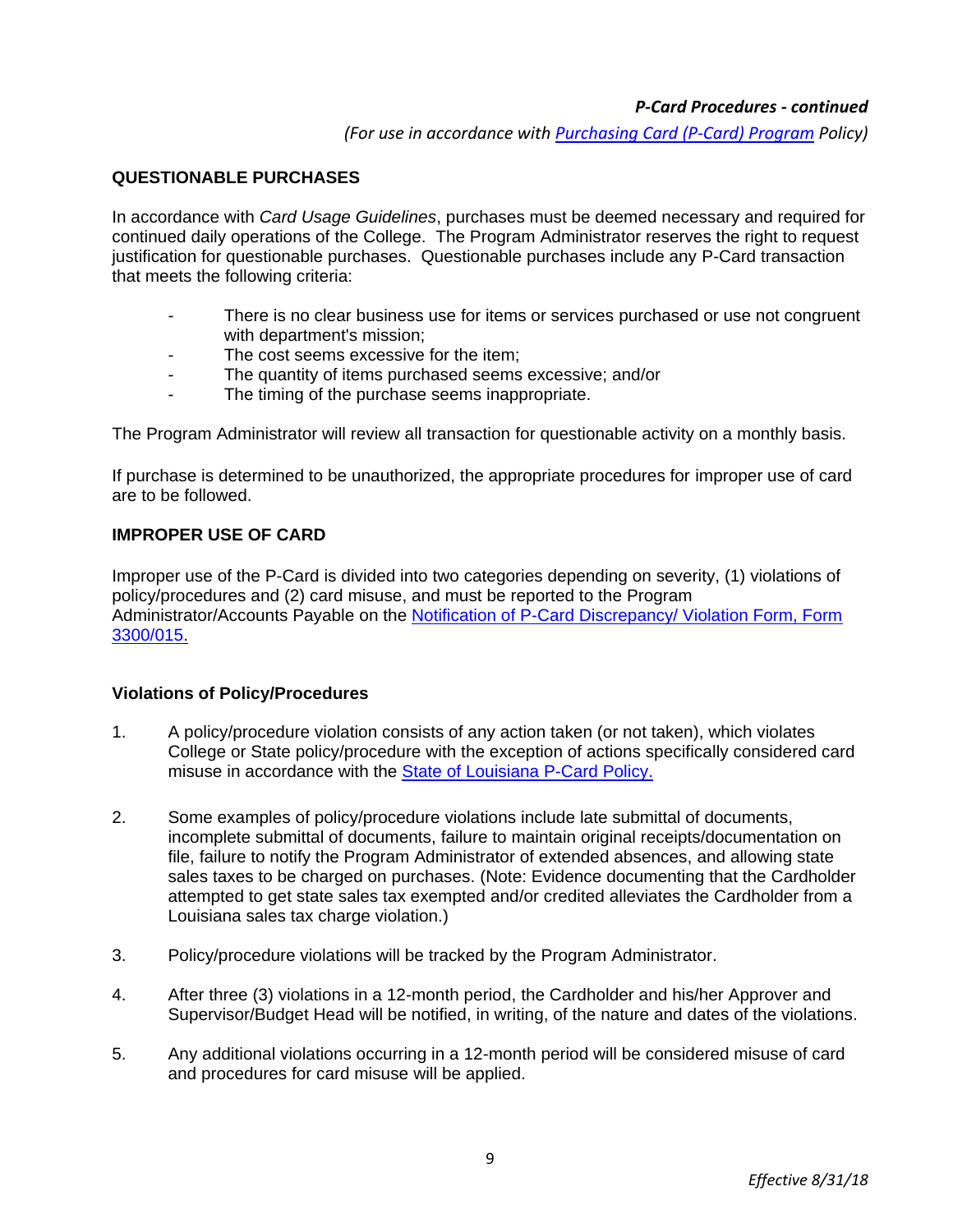*(For use in accordance wit[h Purchasing Card \(P-Card\) Program](http://docushare3.dcc.edu/docushare/dsweb/Get/Document-3785/3300-3+for+web+distribution.pdf) Policy)*

## **Card Misuse**

#### *Excessive Policy and Procedure Violations/ Non-Approved Purchases*

- 1. Cardholders must comply with the requirements regarding Card Misuse in accordance with the [State of Louisiana Purchasing Card Policy.](http://www.doa.la.gov/Pages/osp/travel/lacartepcard.aspx) Card misuse includes but is not limited to the following:
	- excessive policy/procedure violations
	- split purchasing (the artificial dividing of a single purchase to avoid the single purchase limit) as per [State of Louisiana Office of State Purchasing](http://www.doa.la.gov/Pages/osp/Index.aspx) regulations and Executive Order "Small Purchases Procedures"
	- intentionally or non-intentionally making personal and/or non-approved purchases
	- making non-approved purchases due to a miscommunication between Supervisor/Budget Head (or Approver) and Cardholder, and other instances of improper use
	- a non-approved purchase could occur when the Cardholder mistakenly uses the P-Card rather than a personal card
- 2. Cardholders are personally responsible for unauthorized purchases. In the event an unauthorized charge is placed on the individual's P-Card account, the Cardholder must never make a payment directly to the bank. Instead the Cardholder must report any unauthorized charges to the P-Card immediately. The Cardholder may immediately return the merchandise and pay applicable re-stocking and related fees, or reimburse the College for the purchase *by check or money order* submitted to the Controller's Office prior to the second payday after the violation was noted.
- 3. In accordance with the **State of Louisiana Purchasing Card Policy**, "a non-approved purchase differs from a fraud purchase in that it is a non-intentional misuse of the P-Card with NO intent to deceive that agency for personal gain or for the personal gain of others." For any non-approved purchases, the Cardholder must submit an Unauthorized Purchase Form [\(Form 3300/014\)](http://docushare3.dcc.edu/docushare/dsweb/Get/Document-3780/3300-014+Purchasing+Card+Unauthorized+Purchase+Form.doc) to document the circumstances surrounding the purchase. If the Cardholder does not submit the form, then the Approver must submit the form. Properly justified occurrences will be taken into consideration.
- 4. After one instance of card misuse, the Cardholder and his/her Approver will be notified, in writing, of the nature and dates of the violations. When a non-approved purchase occurs, the Cardholder will be counseled to use more care in handling of the P-Card. The counseling will be documented in writing and will be maintained in the Program Administrator's file.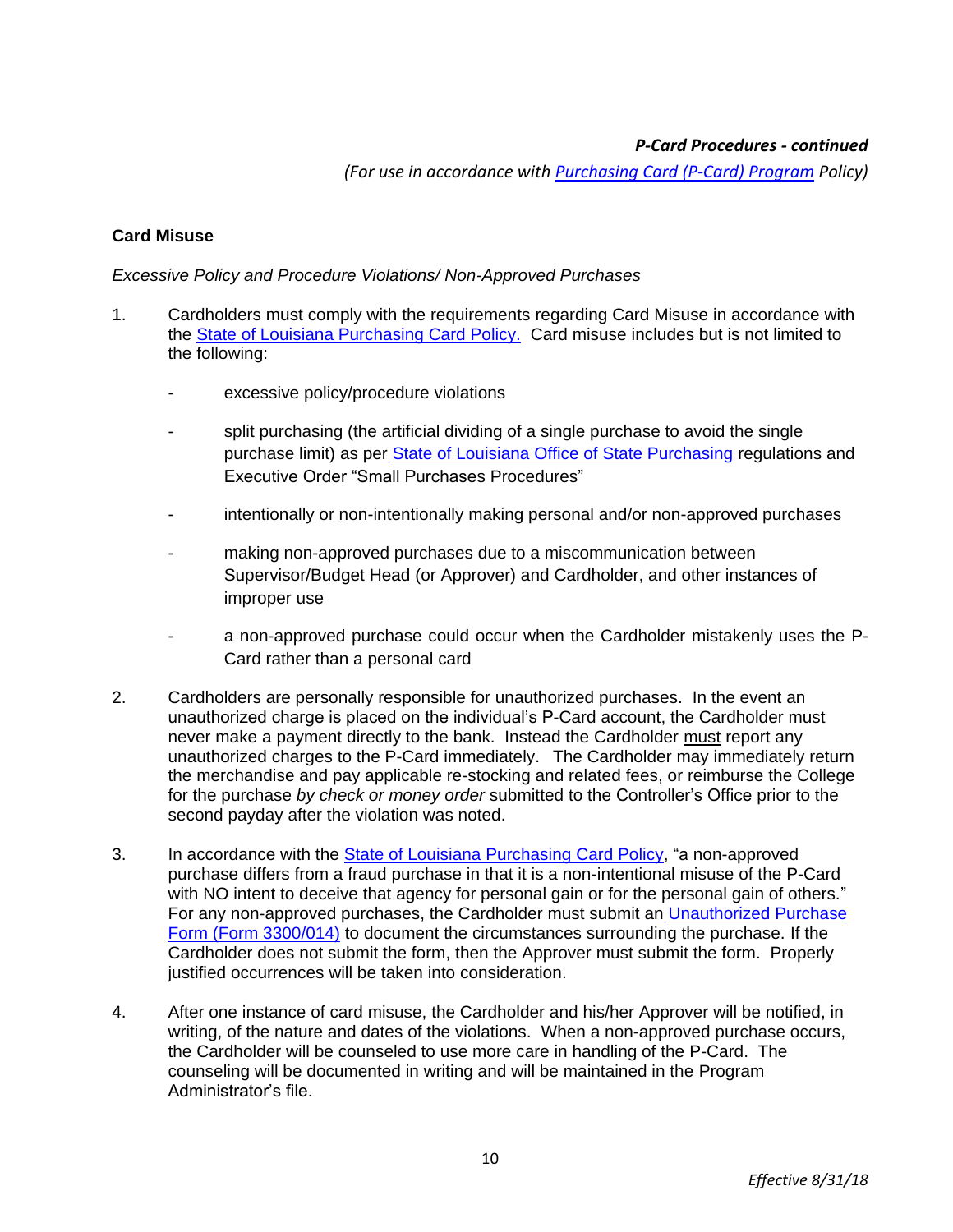*(For use in accordance wit[h Purchasing Card \(P-Card\) Program](http://docushare3.dcc.edu/docushare/dsweb/Get/Document-3785/3300-3+for+web+distribution.pdf) Policy)*

- 5. After three instances of card misuse in a 12-month period:|
	- the card will be immediately suspended for one year, and
	- Cardholder and Approver will be notified in writing.

#### *Fraud Purchase*

- 1. In accordance with the [State of Louisiana Purchasing Card Policy,](http://www.doa.la.gov/Pages/osp/travel/lacartepcard.aspx) a fraud purchase is "any use of the P-card which is determined to be an intentional attempt to defraud the state for personal gain or for the personal gain of others." Fraud purchases include but are not limited to the following:
	- intentionally violating policies and procedures for personal gain or gain of others
	- theft of identity or card information
	- use of the card to make fraud purchases by the Cardholder for personal gain or the gain of others
	- any other action regarding the card for personal gain or the gain of others
- 2. A suspected fraud purchase will result in immediate suspension of card privileges.
- 3. Cardholder, Approver, and Supervisor/Budget Head will be notified in writing and asked to provide facts regarding the purchase.
- 4. The facts will be reviewed by the Program Administrator and the Controller's Office.
- 5. The Program Administrator and Controller's Office will determine if enough evidence of a fraud purchase exists to submit the case to the Human Resource Office for referral to internal audit and/or Campus Police for further investigation, if deemed appropriate.
- 6. If an investigation is conducted, the card will remain suspended until investigation is complete.
- 7. The Cardholder will be notified of the results of the investigation in writing.
- 8. If no fraud purchase is found, but a non-approved purchase is suspected, it will be treated as a non-approved purchase.